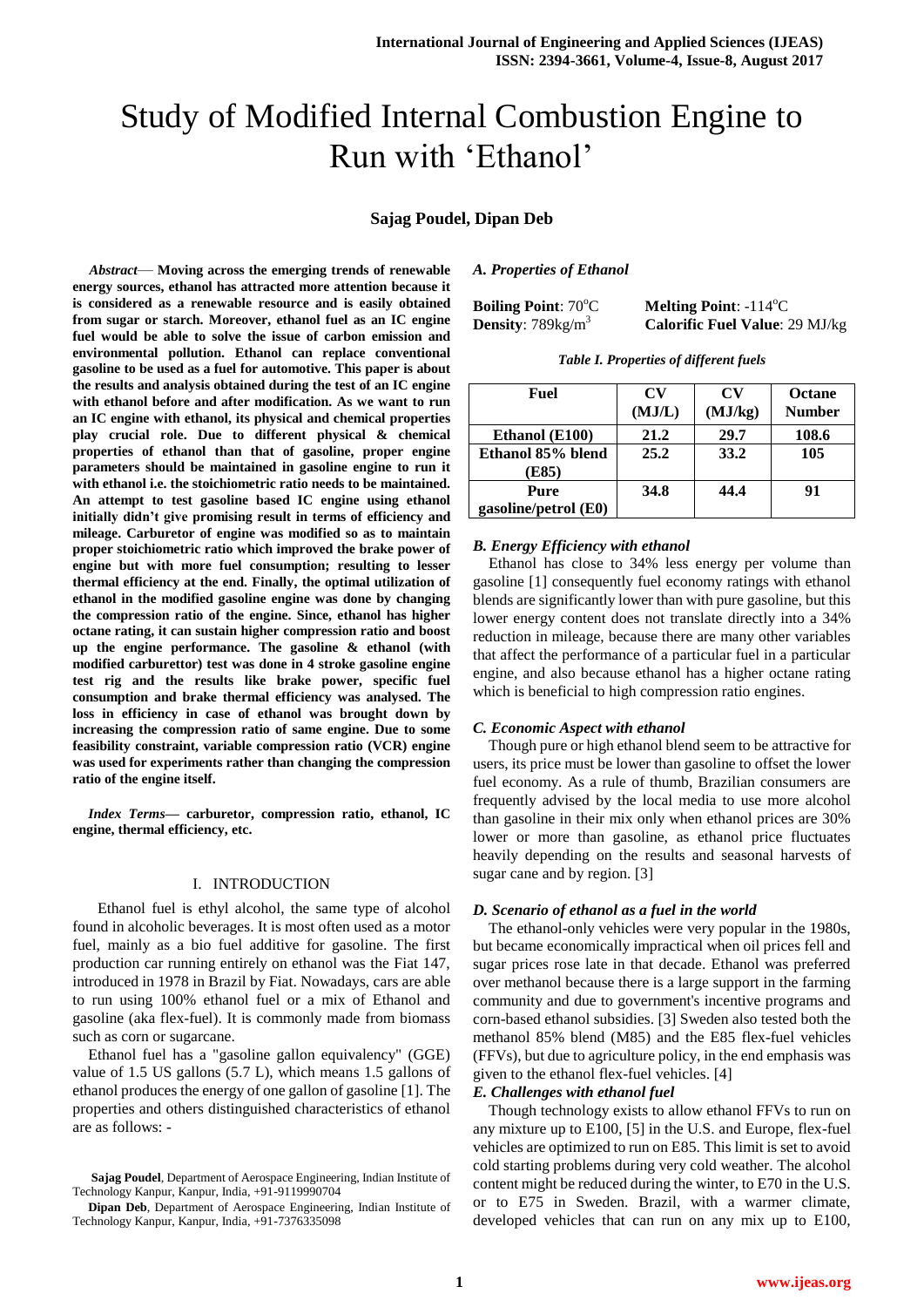though E5-E10 is the mandatory minimum blend, and no pure gasoline is sold in the country.

*F. Chemical Comparison between conventional gasoline & ethanol fuel* 

*1. Formation & Combustion of Ethanol* **i) Photosynthesis: (formation of glucose)**

 $6CO_2 + 6H_2O + light \rightarrow C_6H_12O_6 + 6O_2$ 

264gm 108gm 180gm 192gm **ii) Fermentation: (conversion into alcohol)**  $C_6H_{12}O_6 \rightarrow$  2C<sub>2</sub>H<sub>5</sub>OH + 2CO<sub>2</sub> + heat 180gm 92gm 88gm **iii) Combustion of Alcohol:**   $2C_2H_5OH + 6O_2 \rightarrow 4CO_2 + 6H_2O + heat$ 92gm 192gm 176gm 108gm

In the above reaction, 1 kg of fuel gives **29.7 MJ** of energy and literally no Carbon dioxide. It is because the amount of carbon dioxide used to make certain amount of glucose during photosynthesis is same as the amount of carbon dioxide released during fermentation and combustion of alcohol. In overall phenomenon this process keeps the carbon dioxide amount in the atmosphere balanced.

#### *2. Combustion of octane (a major component of gasoline)*

$$
2C_8H_{18} + 25O_2 \rightarrow 16CO_2 + 18 H_2O + heat 228gm 800gm 704gm 324gm
$$

In the above reaction, 1 kg of fuel gives **44.4 MJ** energy and 1.42 kg CO2. From this we can say that, the energy released during combustion of ethanol fuel is approximately 30% lower than that during the combustion of gasoline. However, the gasoline produces significantly great amount of carbon dioxide gas and releases to the open atmosphere which leads to global warming and other hazards to the environment.

#### II. METHODOLOGY

As explained earlier, the major objective of this project work is to study and analyze the performance of a 4 stroke internal combustion (IC) engine with ethanol as well as to implement possible engine modification in the existing engine to perform better with ethanol. The methodology used has been classified into the following three phases:-

## *A. Phase I*

Test of existing petrol engine connected to the test rig is done by using commercial gasoline (petrol) and the same engine is run by using ethanol. The different parameters of working can be observed and analyzed using the test rig for both cases. The comparative analysis of results obtained in performance of engine with two different fuels is to be done.

## *B. Phase II*

In the second phase, an attempt is made to bring down the losses encountered in the earlier test. Since, the chemical and physical properties of ethanol are different than that of gasoline; ethanol would need different engine design and working parameters for optimal utilization. The density of ethanol is more than that of commercial gasoline so smooth flow of ethanol inside the carburetor of petrol engine with similar constraints would be a problem. Furthermore, ethanol itself has certain amount of oxygen content which in turn requires lesser amount of air (oxygen) for combustion. So, proper air-fuel ratio or stoichiometric ratio is to be maintained in carburetor (engine) by some modification.

Literature suggests, the carburetor of engine should be modified by increasing the jet diameter. [6] The increase in jet diameter will solve both the issues.

Thus, after the test run of IC engine with ethanol, modification of carburetor and repeating the similar experiment comes in the second phase.

#### **Modification of Carburetor**

According to USDA report (2002) [6], we can use the following formula to get the exact required diameter of jet in carburetor for use in ethanol powered IC engine: -

$$
D = 3.75 \sqrt{\frac{p_0^2}{14.7 - 5.7z}}
$$
 (1)

Where,

 $D_0$  = initial diameter of jet (as in given engine carburetor)

- $\epsilon$  = fraction of ethanol in ethanol-gasoline blend
- $D =$  final required diameter of jet in carburetor

Hence, by using equation (1), we can find the required diameter of jet and we can perform drilling in that jet to achieve required dimension. After the jet diameter is altered, again test of engine is with ethanol is performed and similar parameters are analyzed as in Phase I.

The output power of engine is supposed to be increased by



*Fig. 1. Schematic diagram of cross-section of an engine carburetor*



*Fig. 2. Inside view of actual carburetor used (after drilling in jet)*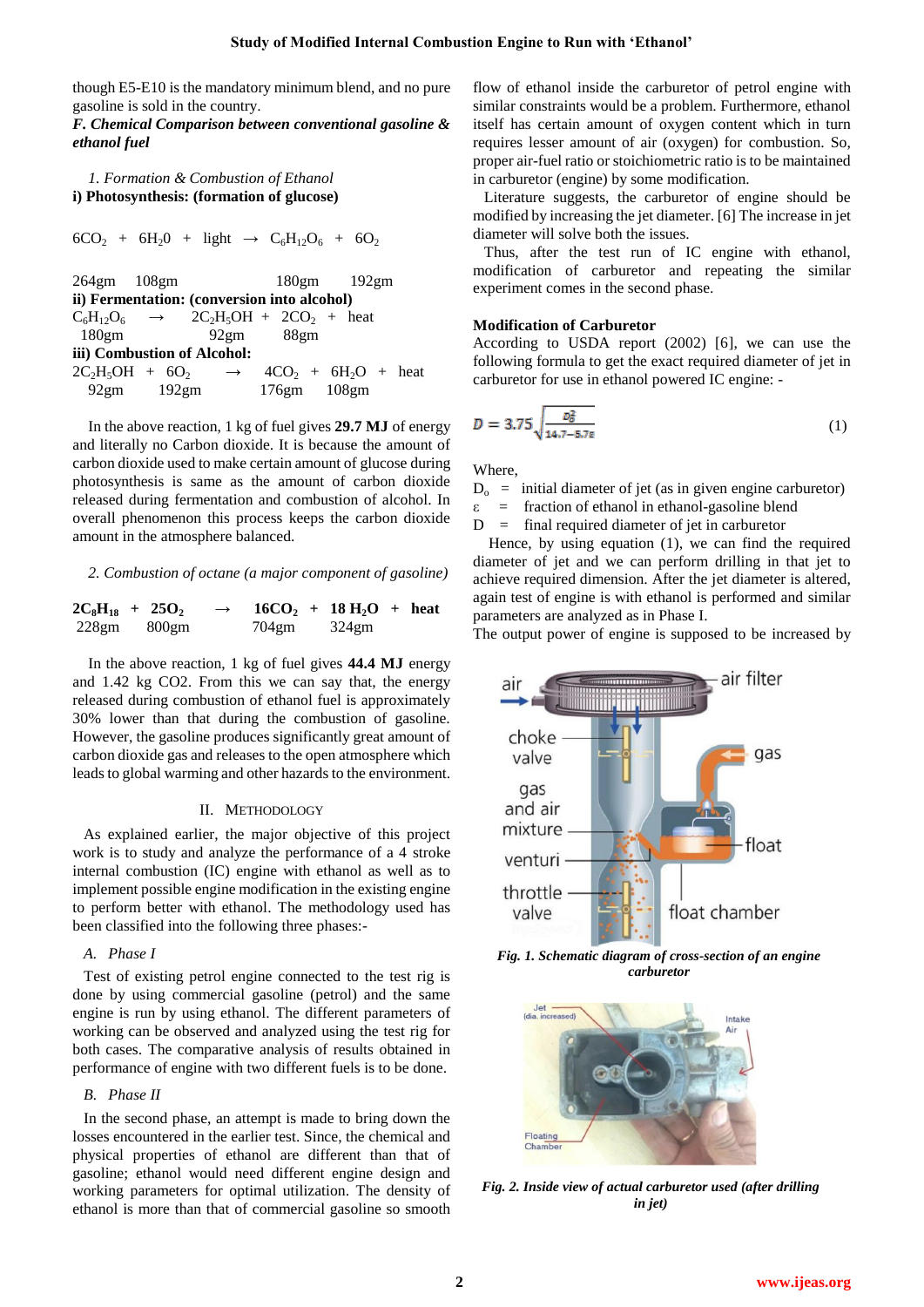this modification. However, by increasing the jet size of carburetor we are letting more fuel to come out and mix with air so at the end fuel consumption is going to increase as compensation. This leads to one step further innovation in ethanol fuel which is derived by studying the chemical property of ethanol fuel as described in subsequent Phase III.

# *C. Phase III*

Taking in consideration, the higher octane number of ethanol  $(\sim 108)$  compared to that of gasoline  $(85-90)$  ethanol can withstand higher compression ratio during combustion. Thus, by increasing the compression ratio in the third phase, we can gain significantly high efficiency of engine with ethanol. Compression ratio of engine cylinder can be increased by milling the cylinder head so as to bring the cylinder body closer to the head and decreasing the clearance volume. This type of method is permanent alteration of compression ratio and once after modification, we can't reverse the engine back to run with gasoline. Furthermore, even a difference of milling dimensions lesser than 0.1 mm (approx.) will cause significant increase in compression ratio. So, the milling operation should be accurate, precise and controlled properly. CNC machines can be adopted for this process. Moreover, due to the feasibility constraints like unavailability of CNC milling center, difficulty in controlling the process, and time consumption in doing so, we can choose another alternative for this. Instead of increasing the compression ratio of engine itself, we can do the performance analysis of engine with ethanol by using a variable compression ratio (VCR) engine. VCR engine has the provision of changing the compression ratio of engine to different levels so as to understand the effect of it in engine performance and for the optimal utilization of fuel. In the VCR engine, experiments can be performed with the gasoline in comparison with ethanol with modified carburetor. The comparative analysis of performance of engine at different levels of compression ratios will be made.

## III. EXPERIMENTATIONS

The overall experiments performed till the completion of this project can be classified into following three phases: -

## *A. Phase I*

The 4 stroke petrol engine test rig available in Energy Conversion lab of Department of Mechanical Engineering at Sambhram Institute of Technology, Bangalore was utilized for this purpose. In the petrol engine test rig as shown in fig. 3

**Engine Type**: Petrol Start, Petrol-run **Make**: Crompton Greaves **Maximum Power (P)**: 2.2 kW **Rated Speed (N)**: 3000 rpm **Bore (D)**: 70mm **Stroke Length (L)**: 66.7mm **Swept Volume (V)**: 256cc **Compression Ratio (CR)**: 4.67:1 **Starting**: By Rope **Loading**: Electrical **Cooling**: Air Cooling for Cylinder



*Fig. 3. Experimental setup used*

below, test of engine with both gasoline and ethanol was carried out.

## **Test Parameters**

1) Observations at every 10 cc of fuel to know fuel consumption rate.

2) Time for every 2 rotations of energy meter used to measure power.

3) Water filled U-tube manometer to know the pressure, velocity and in turn air flow rate.

4) Variation of load of engine (Indicated Power) from 0.5 kW to 2 kW at the difference of 0.5kW and observation of corresponding readings.

## **Calculation**

| $(BP)_{gen} = 2 \times 3600 \times E_m \times t_e$ (kW)                                                  |      |  |
|----------------------------------------------------------------------------------------------------------|------|--|
| $(BP)_{eng} = (BP)_{gen} \times 0.7 (kW)$                                                                | (3)  |  |
| Fuel Consumption Rate (m <sub>f</sub> ) = $10 \times \rho \times 60$                                     |      |  |
| $\times$ tf $\times$ 1000 (kg/min)                                                                       | (4)  |  |
| Total Fuel Consumption (TFC) = $mf \times 60$ (kg/hr)                                                    | (5)  |  |
| Specific Fuel Consumption (SFC) = $\frac{\text{TEC}}{(\text{BP})_{\text{ens}}}$ (kg/kWhr)                | (6)  |  |
| Heat Input (HI) = $TFC \times 3600 \times CV$ (kW)                                                       | (7)  |  |
| Brake Thermal Efficiency ( $\eta_{\text{bth}} = \frac{(\text{BP})_{\text{eng}}}{\text{HI}} \times 100\%$ | (8)  |  |
| Head of air $(h_a) = h_w (1000/1.25 - 1)$ (m)                                                            | (9)  |  |
| Velocity of air flow $(v_a) = 0.62 \sqrt{2 \times g \times h_a}$ (m/s)                                   | (10) |  |
| Mass flow rate of air (m <sub>a</sub> ) = $\rho_a \times \nu_a$                                          | (11) |  |
| Air – Fuel Ratio (A/F) = $m_a / m_f$                                                                     | (12) |  |
| Where,                                                                                                   |      |  |
| $(BP)_{gen}$ = Brake Power at Generator shaft                                                            |      |  |
| $(BP)_{eng}$ = Brake Power at Engine shaft                                                               |      |  |
| $E_m$ = Energy Meter Constant (375 rotation/kWh)                                                         |      |  |
| $t_e$ = time taken for 2 rotations of energy meter                                                       |      |  |
| $(BP)_{eng}$ = Brake Power at Engine shaft                                                               |      |  |

 $0.7 = 70\% =$  Assumed mechanical efficiency of generator

#### *B. Phase II*

As mentioned in the methodology earlier, in the second phase, carburetor of the engine was modified. The earlier diameter of carburetor was found to be 1.5mm. After the calculation done as per equation (1), for the 100% ethanol or E100, putting the value of  $E = 1$ , we got the required diameter to be 2 mm. The similar procedures for experiment were carried out once again with the modified carburetor and ethanol as a fuel. Calculation based on the similar formulae was done and comparative study of results on the engine performance before and after modification were carried out.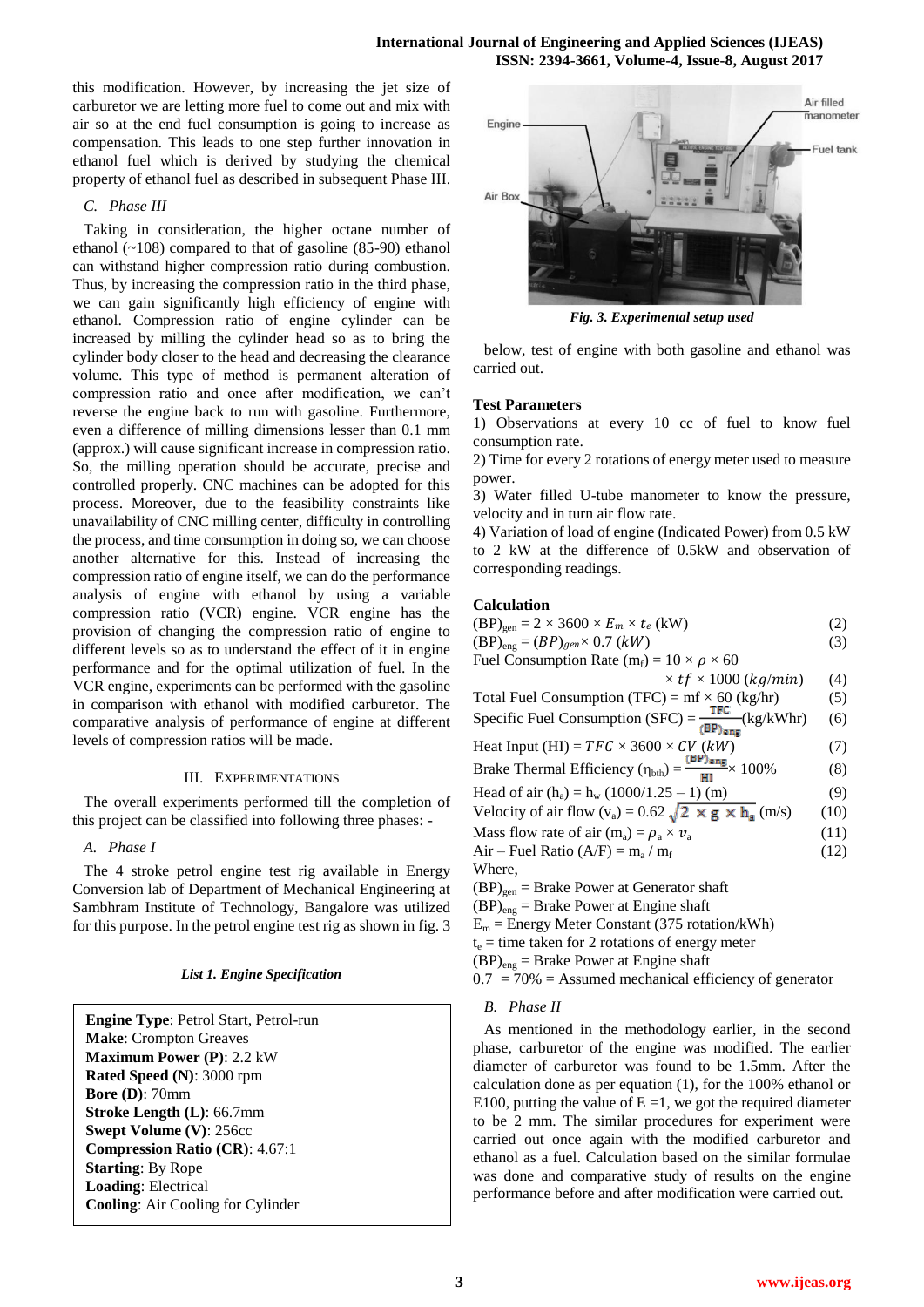

*Fig. 4. Variation of Brake Power of Engine (BP)eng with Load for Phase I (a) and Phase II (b), variation of Specific Fuel Consumption (SFC) with Load for Phase I (c) and Phase II (d) and variation of Brake thermal efficiency (***η***)bth with Load for Phase I (e) and Phase II (f)*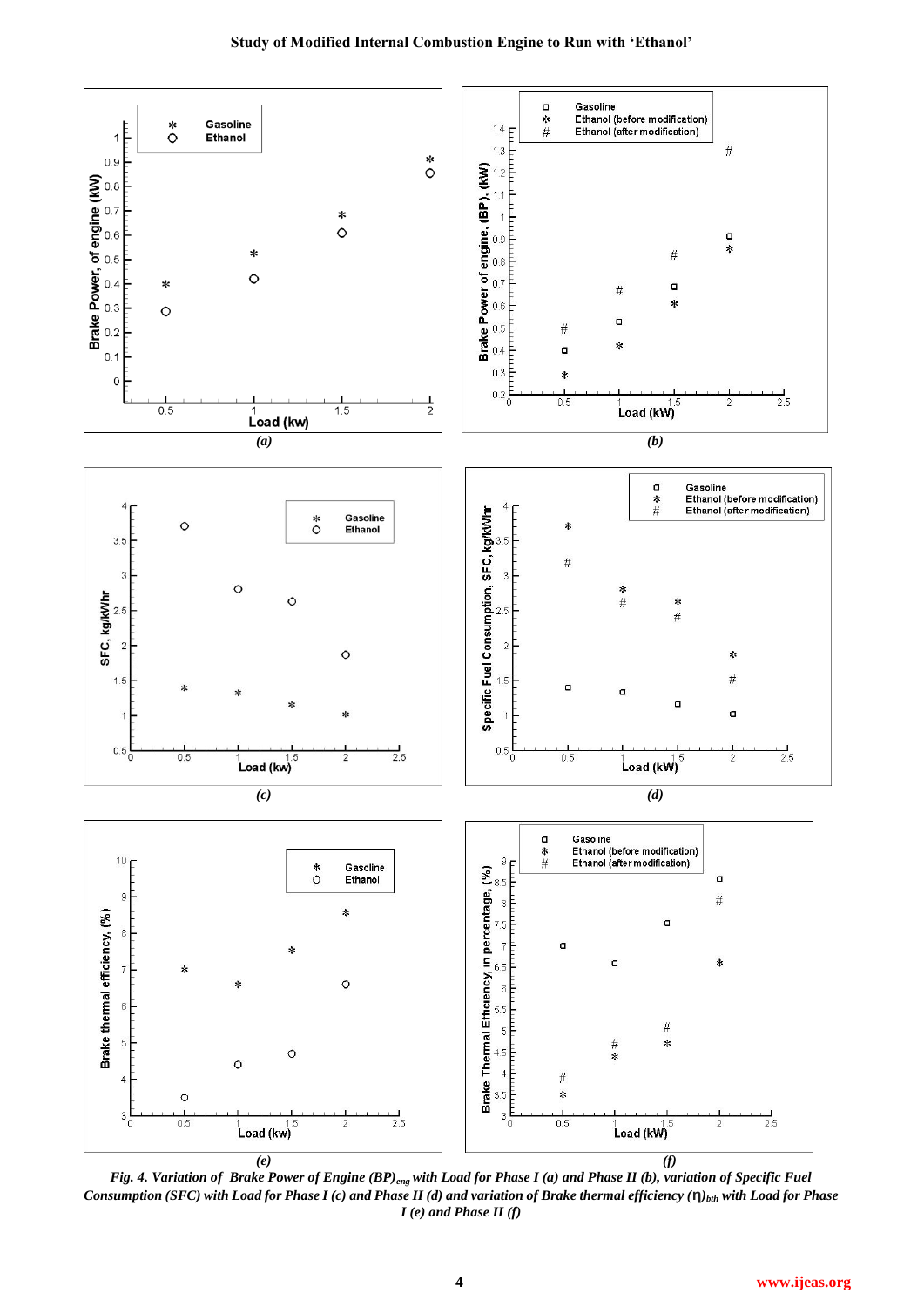# *C. Phase III*

A four stroke petrol engine with the provision of varying the compression ratio from 4:1 to 8:1 is available in Energy Conversion lab of Department of Mechanical Engineering at Sambhram Institute of Technology, Bangalore. That engine

# *List 2. Variable Compression Ratio Engine Specification* has the test rig set up connected to it. For studying the

Engine Type: Petrol driven, four stroke, singe cylinder, spark ignition Maximum Power = 2kW Speed  $(N) = 3000$  rpm Bore Dia.  $(D) = 70$  mm Stroke length  $= 66.7$ nn Swept volume  $= 256 \text{cm}^3$ Compression ratio  $= 2 - 8$  (Variable) Starting: By DC motor Loading: Electrical Resistance connected to generator Cooling: Air cooling for cylinder head Air Intake orifice diameter = 16mm

performance of engine at higher compression ratio, that set up was utilized and tested with gasoline as well as ethanol.

# **Test Parameters**

1) Observations at every 10 cc of fuel consumption.

2) Constant load applied to the engine i.e. 2kW.

3) Water filled U-tube manometer for measuring pressure head of air and in turn the air flow rate.

4) Variation compression ratio from 4:1 to 8:1 for both gasoline and ethanol.

# **Calculation**

Brake power of engine is derived from the brake power of generator which is in turn calculated from voltage(V) and current(I) measurement in this case, instead of direct energy measurement by energy meter.

 $(BP)_{gen} = V \times I$  (13)

# IV. RESULTS AND DISCUSSION

# *A. Phase I*

After the successful completion of experiment in 4 stroke petrol engine test rig with both gasoline and ethanol, the different comparative analysis was carried out as presented in graphs following: -

# **i) Variation of Brake Power (BP) of engine with Load**

At the varying load (Indicated Power) of the engine, the Brake power was calculated by running with both gasoline & ethanol. The brake power of engine at corresponding load is plotted and two different curves were obtained as depicted in fig. 4(a). For each levels of load, the brake power of engine with ethanol was found to be lesser than that with gasoline. The engine which was actually designed to be run with gasoline was forcibly running with ethanol, so due to the various incompatibility parameters including the stoichiometric ratio, compression ratio and other engine mechanisms, the power output for ethanol fuel was not as much as that for normal gasoline. Furthermore, the calorific fuel value of ethanol (29.7MJ/kg) is lower than that of gasoline (47.3MJ/kg) which in turn decreases the brake power of engine.

# **ii) Variation of Specific Fuel Consumption (SFC) with Load**

From the graph of fig. 4(c) it is clear that for each load the corresponding specific fuel consumption or ethanol is more than that of gasoline. Moreover, we can see the trend of variation of specific fuel consumption of ethanol as well as of gasoline. The SFC of both is decreasing as the load increases up to 2kW. Here, the decreasing trend of ethanol is rapid in compared to gasoline so it can be concluded that by suitable modification in engine, we can achieve the SFC of ethanol as low as that of gasoline at higher loads or indicated power. Practically, it would not be feasible to replace the conventional gasoline fuel with ethanol until and unless, the SFC of engine with ethanol is comparable to that of gasoline, since SFC gives idea about mileage.

# **iii) Variation of brake Thermal efficiency with load**

During the experiment we had noticed that the fuel flow rate for ethanol was more than that for gasoline. Though, the Brake Power of engine is almost comparable for both cases, due to the difference in fuel consumption rate, the thermal efficiency of engine with ethanol is much lower than that with gasoline. The graph in fig. 4(e) depicts that the efficiency of engine with ethanol is not as good as with gasoline. However, the increasing trend of efficiency of engine with ethanol with increase in load shows quite good signal that the performance is not so bad. The performance (efficiency) of engine with ethanol can be increased to a certain extent by suitable modification in engine.

# **Conclusion from Phase I**

During the test run of 4 stroke petrol engine with both gasoline and ethanol, without any modification, we got the following results: -

(a) The average loss in engine brake power  $(BP)_{eng}$  while running with ethanol compared to that with gasoline was found to be 16.35%.

(b) The Specific Fuel Consumption (SFC) of engine while running with ethanol was relatively but, the value of SFC for ethanol was rapidly lowering down at higher load (up to 2kW) and was approaching towards the SFC for gasoline.

(c) The average loss in brake thermal efficiency of engine while running with ethanol compared to gasoline was found to be 35.92%.

Moreover the problems encountered while testing the petrol engine with ethanol without any modification were Knocking sound, very high fuel consumption rate and ineffective performance in overall. The reasons behind the ineffective performance of ethanol fuel in petrol engine might be as following: -

• Improper stoichiometric condition

• No match between fuel properties and timings of various engine components (spark plug, valves, cams)

• Incomplete Combustion (probable reason, rigid proof couldn't be obtained)

• No optimal utilization of fuel

# *B. Phase II*

As mentioned earlier, the experiment of phase II was carried out after proper modification in carburetor. The comparative analysis of results among the performance of engine with gasoline (E10) and ethanol (E100) before modification  $\&$ after modification of carburetor is done on the basis of results obtained. The graphs show the analysis as below: -

**i) Variation of Brake Power of engine with load**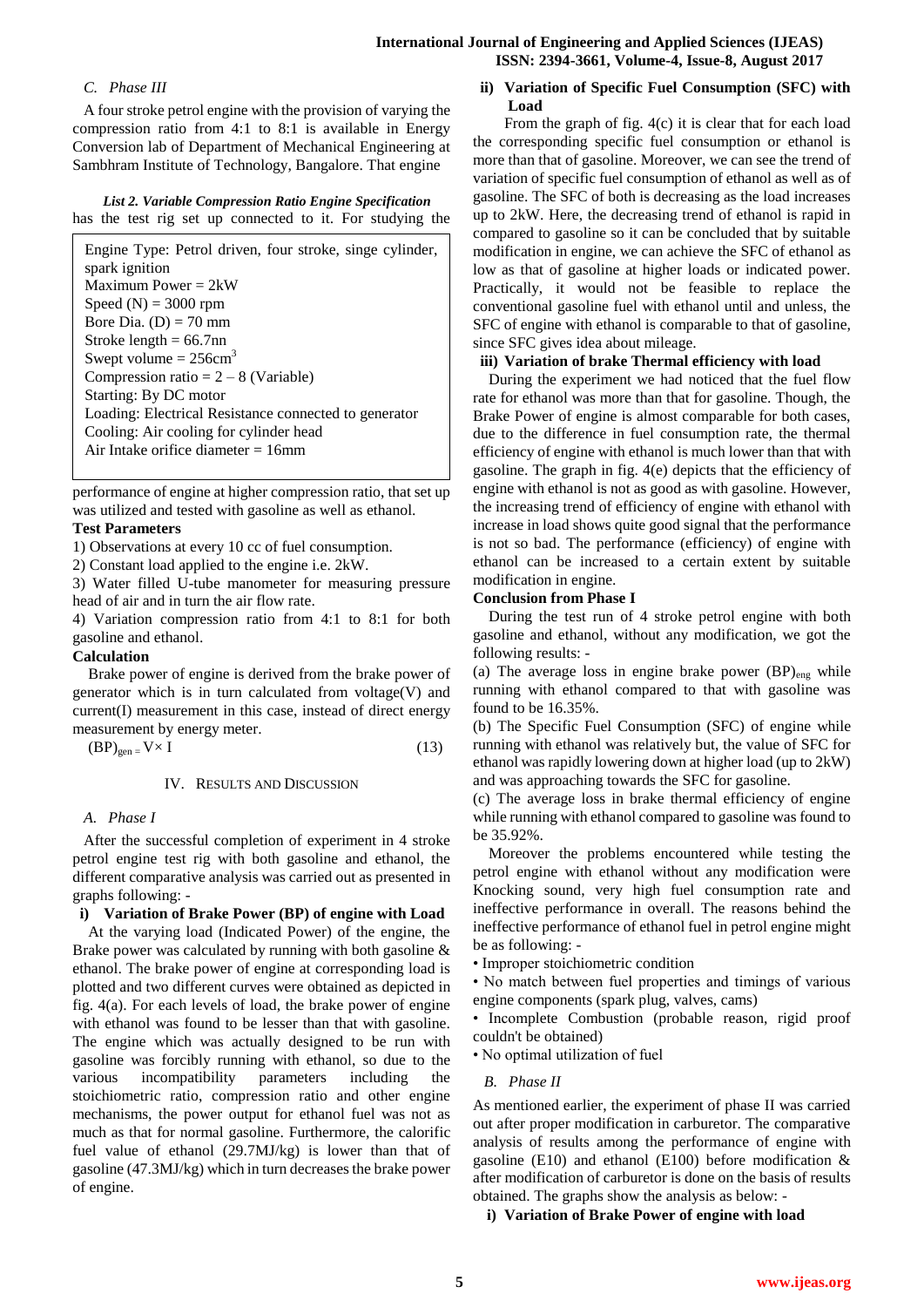

*Fig. 5. Variation of Brake Power of Engine (BP)eng with compression ratio (a), variation of Specific Fuel Consumption (SFC) with compression ratio (b) and variation of brake thermal efficiency(***η)bth** *with compression ratio (c); all at constant indicated power / load of 2kW*

The graph in fig. 4(b) shows three different curves for the brake power of engine with gasoline and with ethanol (before modification & after modification of carburetor). Test of engine with ethanol before modification had shown quite lesser output brake power compared to gasoline while, after modification the brake power of ethanol has increased tremendously. The increase in brake power of engine with ethanol after modification is because of the fact that the larger jet size of carburetor has facilitated the larger flow rate of fuel i.e. more fuel consumption and in turn increased the output brake power. However, higher brake power is not the only measure to compare the engine performance since the fuel consumption rate is not taken into account in brake power.

## **ii) Variation of Specific Fuel Consumption (SFC) with Load**

The curve showing the SFC of engine with ethanol (after modification) lies in between the SFC with gasoline & SFC with ethanol (before modification) in fig. 4(d). It is clear that the SFC of engine with ethanol has been minimized significantly after doing the modification in carburetor. The

trend in graph plot shows that the SFC in case of ethanol after modification is approaching towards the SFC of engine with gasoline. Since SFC gives idea about the mileage in an automotive engine, it can be understood from the graph that the modification that has been done in carburetor has worked as a tool for bringing the mileage of ethanol engine towards being comparable with gasoline.

#### **iii) Variation of Brake Thermal Efficiency with Load**

The curve showing the brake thermal efficiency of engine with ethanol fuel after modification lies in between the curve showing that of gasoline and of ethanol before modification in fig. 4(f). By the act of modification of carburetor in engine, it has been made clear that the brake thermal efficiency has increased by certain extent. The modification done in carburetor seems to be a positive approach towards uplifting the efficiency of engine with ethanol.

## **Conclusion from Phase II**

After the modification of carburetor, thus obtained results of ethanol run engine were compared with the results of initial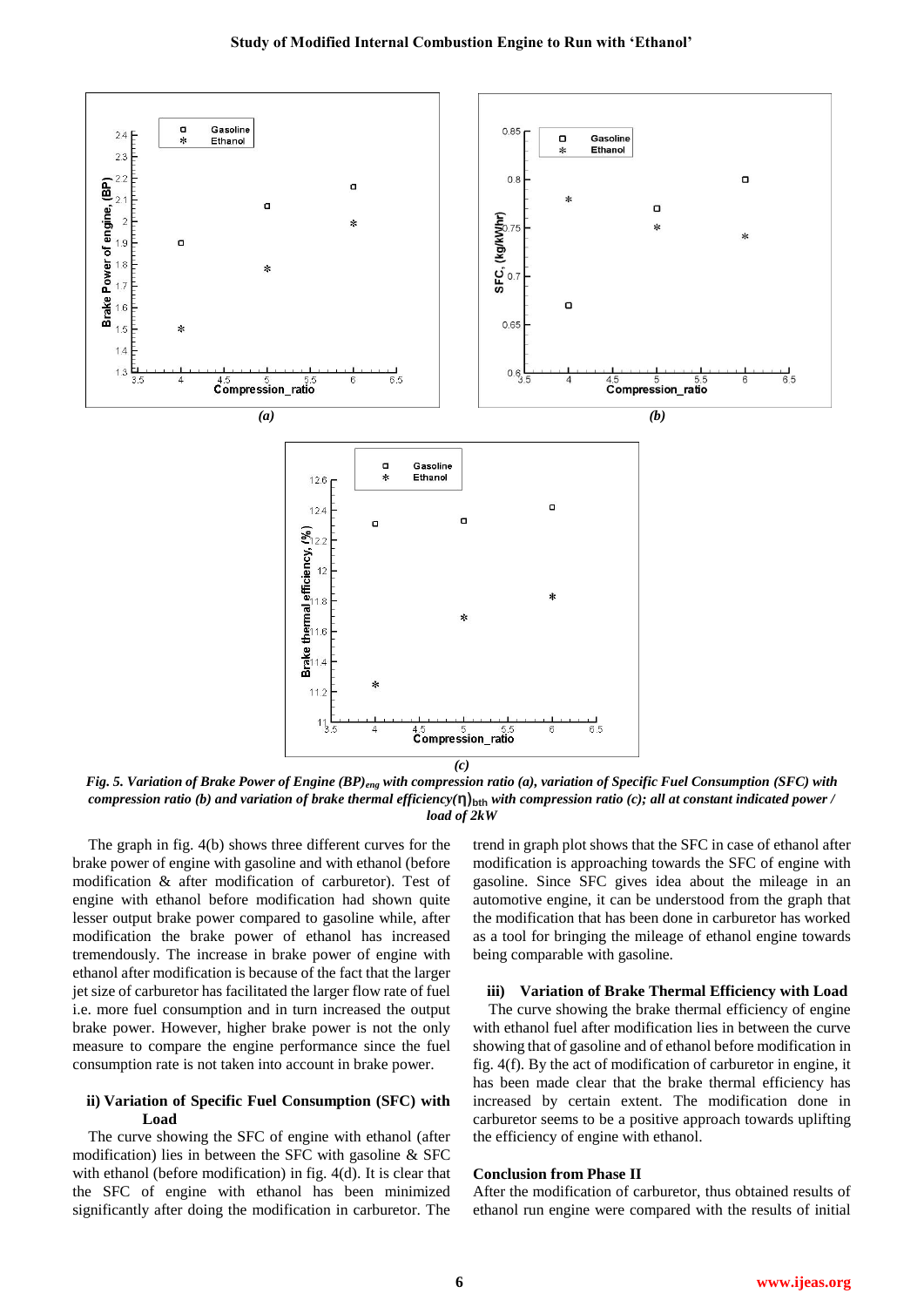test run of engine with gasoline. The average gain in output power (BP)<sub>eng</sub> of the carburetor modified engine while running with ethanol compared to that of initial test run with gasoline was found to be 31.23%. The specific fuel consumption of ethanol after modification was little lesser than that of ethanol before modification. Still it was not possible to bring down SFC to the level of gasoline. The average loss in brake thermal efficiency of engine (modified carburetor) while running with ethanol compared to that of engine with gasoline was 26.60% which was lesser than the loss in initial test run (35.92%).

# *C. Phase III*

## **Further Improvement of engine to run with ethanol**

To overcome the 26.60% loss in brake thermal efficiency, compression ratio was increased. As mentioned earlier, experiments in this phase were carried out in a variable compression ratio (VCR) engine.

#### **i) Variation of Brake Power with Compression Ratio**

From the graph in fig. 5(a) it can be seen observed that the brake power of engine with gasoline is always at little higher level than with gasoline. At the compression ratio of 4:1, the difference in brake power of with two fuels is much more. As the compression ratio goes on increasing from 4:1 to 5: 1 and up to 6:1, the brake power of engine with ethanol approaches towards the brake power of engine with gasoline. There was no provision of increasing the compression ratio of engine up to 8:1 or 10:1 or up to 12: 1, so we could not study the effect of such very high compression ratio. The trend of graph shows that, with proper arrangement of test rig and higher compression ratio engine, the performance of engine with ethanol may be predicted to reach up to the level of that with gasoline.

# **ii) Variation of Specific Fuel Consumption with Compression ratio**

As shown in fig. 5(b) At lower compression ratio i.e. 4:1, the specific fuel consumption of engine with gasoline is much lower than that with ethanol. As the compression ratio goes on increasing, the SFC of engine with gasoline goes on increasing while that with ethanol goes on decreasing. Since ethanol has higher octane number, higher compression ratio is favorable for its combustion so its performance on the basis of specific fuel consumption goes on increasing as the compression ratio increases. From the graph as shown above, we can say that by increasing the compression ratio, the SFC of engine with ethanol can be decreased or in other words the mileage can be increased by making proper arrangement for higher compression ratio.

## **ii) Variation of Brake Thermal Efficiency with Compression ratio**

From the graph of fig. 5(c) we can see the trend of increase in thermal efficiency of engine for the cases of both gasoline and ethanol. In case of gasoline, the thermal efficiency is increasing at higher compression ratio but the slope of line at that curve is less i.e. the increment is not tremendous. In case of ethanol, the thermal efficiency is increasing at higher compression ratio. Moreover, the slop of line at the curve is much more, i.e. the increment in thermal efficiency is tremendous. We can conclude from the graph that at very high compression ratio the thermal efficiency of engine with ethanol may come in comparable to that with gasoline.

## **Conclusion form the experiments in Variable Compression Ratio Engine in Phase III**

The overall efficiency of engine with ethanol was lesser than that of petrol at lower compression ratio. At the compression ratio of 4:1, the average loss in Brake Thermal Efficiency of engine with ethanol compared to that of gasoline was found to be 8.53%. At the higher compression ratio of 6:1, the average loss of Brake Thermal Efficiency of engine with ethanol compared to that of gasoline was found to be 4.75%. The efficiency with ethanol was increased significantly with increase in compression ratio. The difference of the output brake power of engine with gasoline and ethanol at higher compression ratio was minimized. The specific fuel consumption (SFC) of engine with ethanol was in decreasing trend at higher compression ratio which is an advantage.

# V. CONCLUSIONS

Ethanol ( $C_2H_5OH$ ) can work as an IC engine fuel and an already existing petrol engine can be run by using ethanol rather than conventional petrol (gasoline). The efficiency and output power of engine by using ethanol will be lesser than the corresponding values with gasoline due to relatively lower calorific value of ethanol fuel and other engine parameters. Modification of carburetor by increasing the jet diameter can result into proper stoichiometric condition for ethanol and can increase the engine performance in terms of output power and efficiency. After modified carburetor is used to run the engine with ethanol, the specific fuel consumption (SFC) of engine also gets minimized which in turn increases the mileage of automotive. For the IC engine to run with gasoline, the compression ratio cannot be increased more than 10:1, but due to higher octane rating of ethanol fuel, the compression ratio can be maximized up to 15:1 due to which the engine performance may increase tremendously and ethanol fuel can compete with conventional gasoline at higher compression ratio. During the test of performance of fuels in variable compression ratio (VCR) engine, as the compression ratio increased the efficiency of engine with ethanol was increased tremendously and it was approaching towards the efficiency level with gasoline. In overall, by doing a few suitable modification in engine, we can convert our existing petrol engine into ethanol powered engine and we can minimize the use of conventional, non-renewable energy sources.

#### ACKNOWLEDGMENT

The authors would like to thank to Dr. A. Satyanarayanaswamy for the proper guidance for successful completion of the project as well as a great gratitude towards Department of Mechanical Engineering, Sambhram Institute of Technology, Bangalore for providing proper lab equipment and facilities to conduct the experiments.

#### **REFERENCES**

<sup>[1]</sup> http://www.eere.energy.gov Energy.gov site

<sup>[2]</sup> JBOnline(2007-11-20)."Álcoolou Gasolina ? Saibaquales colherquando

for abastecer"(in Portuguese). Opinaoweb.Retrieved2008-08-24.